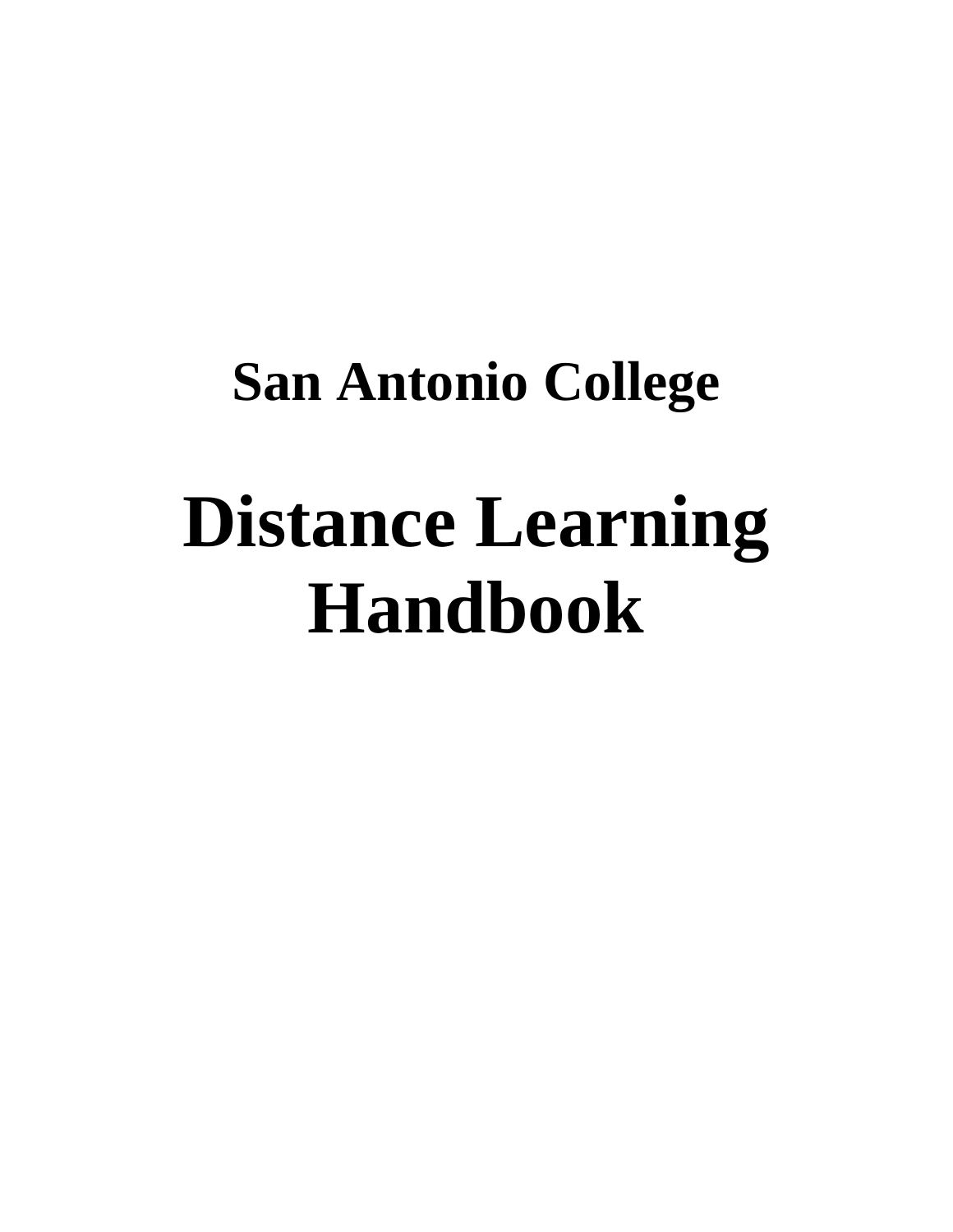## **Contents**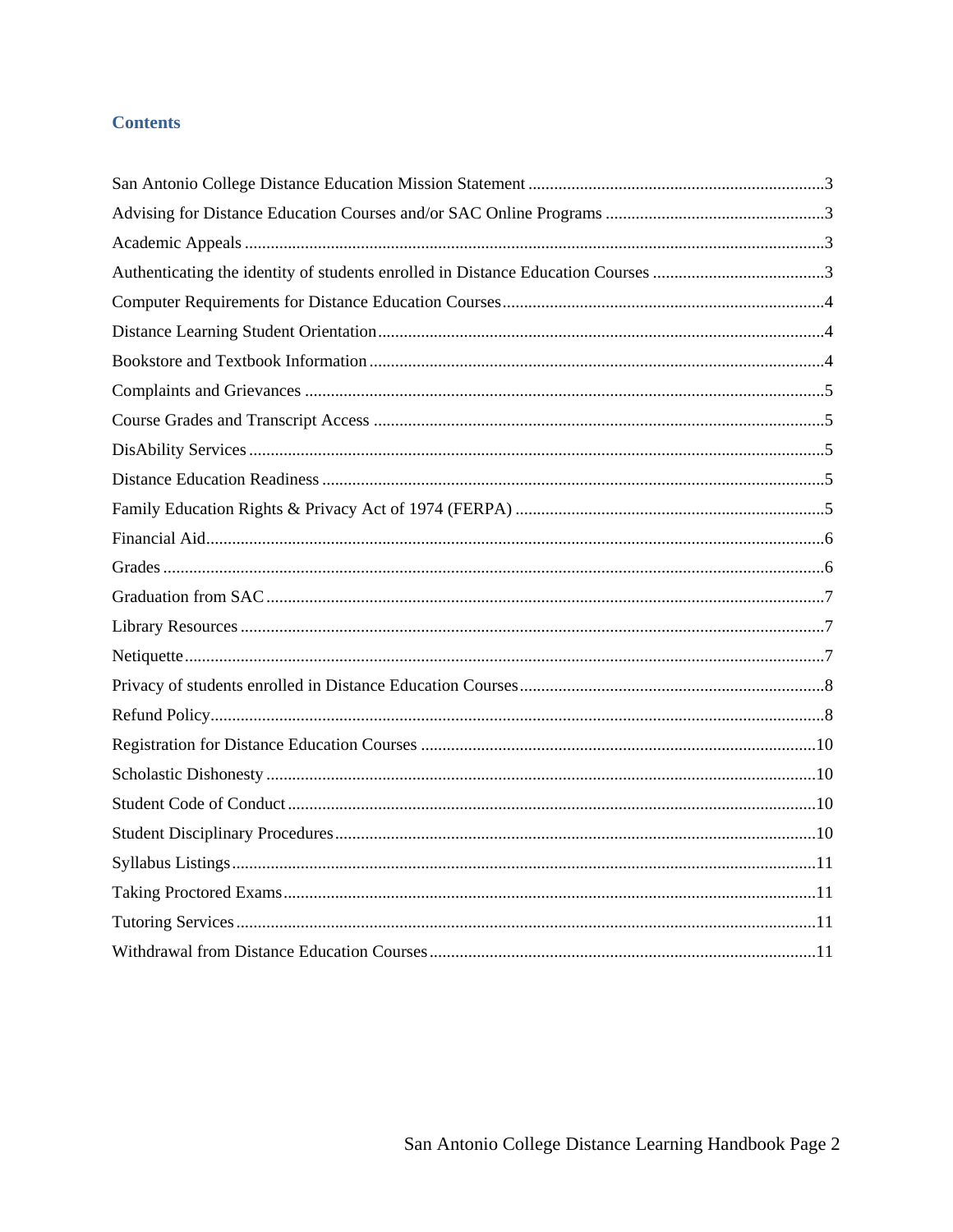# **SAC Distance Education Mission Statement**

Our mission is to provide San Antonio College students with quality instruction and student support services to help them reach their academic competencies, critical thinking skills, communication proficiency, and education/career goals.

# **Advising for Distance Education Courses and/or SAC Online Programs**

Questions about admissions, registration, entrance requirements, degree planning, transfer issues, and career counseling can be answered by any SAC Counselor or Guidance Associate. For specific information about "getting started" with SAC or contact information to the SAC Guidance Offices, visit the [SAC Guidance Services](http://alamo.edu/sac/counseling-advising/) webpage. Academic advising for SAC courses is done through the use of SAC Faculty Advisors. For contact information about academic advising for SAC online certificate or degree programs, visit the [SAC Distance Education Online Degree](http://alamo.edu/main.aspx?id=29386) Page or [SAC](http://alamo.edu/main.aspx?id=29387)  [Distance Education Online Certificate](http://alamo.edu/main.aspx?id=29387) page or e-mail [dst-ACOL@alamo.edu](mailto:dst-ACOL@alamo.edu) for answers to your questions.

# **Academic Appeals**

**A student has a maximum of one (1) year from the end of the semester or term in which the final grade was issued to request a review of the grade or petition for a change of grade.** The responsibility for determining all grades and for judging the quality of academic performance in a course rests with the instructor assigned to the course. A student who believes that the grade received is incorrect should schedule a conference with the instructor and provide supporting documentation to resolve the issue. Grade changes require the approval of the instructor and the respective department chair. When the instructor cannot be located in a timely manner by the student and the department chair, the student's grade appeal can be initiated with the department chair. Although appeals are typically conducted in person, distance education students may make alternative arrangements.

If students are not satisfied with an instructor's decision, they may initiate an Academic Grievance within five (5) days of the instructor's decision. See **Academic Grievance Procedure** in **[District, State and Federal Regulations](http://mysaccatalog.alamo.edu/content.php?catoid=97&navoid=3736)**.

## **Authenticating the identity of students enrolled in Distance Education Courses**

San Antonio College currently uses the Instructure/Canvas learning management system to manage all Distance Learning courses. Canvas is also used in several hybrid and face-to-face courses that require use of technology. Courses taught using Canvas can be accessed through [http://aces.alamo.edu](http://aces.alamo.edu/) learning portal and require a unique user name and password to obtain access. Students will receive a password and account designation upon completing the course registration process. According to the Appropriate Use of Information Technology Resources Procedure (C.1.9.1 specifically pages 6-7), to maintain the privilege of using SAC account designation to access their distance learning courses, STUDENT must not defeat system security by "cracking" or guessing and applying the identification or password of another user. Since any account can serve as an entry point for theft, damage or unauthorized use, users shall protect the confidentiality of their personal identification codes and passwords (this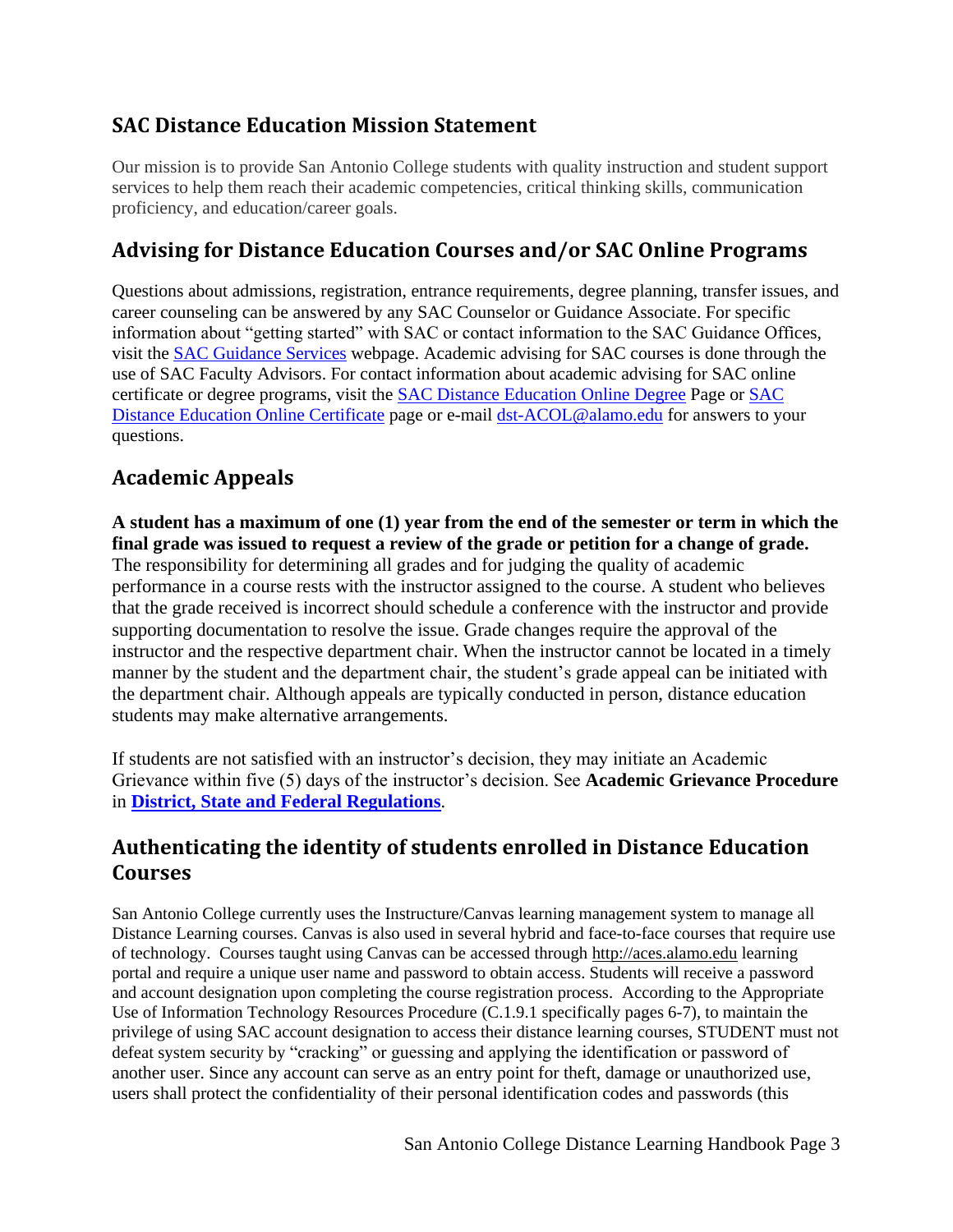provision does not prohibit system administrators and other authorized personnel from using security scan programs within the scope of their authority). Furthermore, users shall not attempt to make any unauthorized changes to data or attempt to intercept or access data or communications intended for another. Students are fully responsible for all activities that occur under his or her password.

STUDENT agrees to (a) immediately notify SAC academic department of any unauthorized use of his or her password or account or any other breach of security, and (b) ensure that he or she exits from his or her account at the end of each session. San Antonio College cannot and will not be liable for any loss or damage arising from the STUDENT's failure to comply with the [Appropriate Use of Information](http://legacy.alamo.edu/district/ethics/searchfiles/C.1.9.1-Procedure.pdf#search=)  [Technology Resources](http://legacy.alamo.edu/district/ethics/searchfiles/C.1.9.1-Procedure.pdf#search=) procedure.

Alamo Colleges further understands that it is no longer secure to use just a pin or password to protect course information. Alamo Colleges is currently is in the process of implementing a multifactor authentication process using behavioral biometric based authentication system – BioSig ID. Using this new system, students will be required authenticate and identify their presence by using behavioral biometrics, such as gestures/writing patterns.

*Furthermore, violations of this policy by a student user shall be determined a violation of the student code of conduct and may result in loss of SAC log in credentials and other disciplinary actions.*

## **Computer Requirements for Distance Education Courses**

San Antonio College uses the Instructure/Canvas learning management system for distance learning courses. A high speed internet connection is suggested for best results with the content available within the Canvas system. To determine whether or not your computer software is sufficient for the Canvas system OR to locate additional resources which might be needed in some of the SAC distance learning courses, visit the [SAC Distance Learning](http://www.alamo.edu/sac/DistanceLearning/) and [Alamo Colleges eLearning Resources](http://www.alamo.edu/district/eLearning/) websites.

## **Distance Learning Student Orientation and Readiness**

A Student Orientation to Distance Learning course has been prepared for anyone who might be interested in registering for a distance learning course at San Antonio College. This course is accessible to all students enrolled in Distance Learning courses. To visit the student orientation, access ACES, "My Courses" tab and select "OLRN – Student Orientation to Distance Learning course". If you have additional questions, please contact the Student Mega Lab unit, Office of Technology Services department at (210) 486-0160 or email sac-megalab@alamo.edu.

Online learning requires motivation, self-discipline, savvy computer skills, strong study habits, and effective time management. To determine your level of "readiness" for taking online courses, you can access an inventory called Smarter Measure. Smarter Measure provides you with an indication of the degree to which a distance learning environment will be a good fit for you. Visit the SAC Department of Distance Learning website and select the "Getting Started" section for additional information. You can also directly access [http://sac.smartermeasure.com](http://sac.smartermeasure.com/) to get started.

## **Bookstore and Textbook Information**

Textbook information for your distance education courses will be provided for you in your class syllabus. Textbook(s) and other required materials can be purchased from any retailer or rented. If a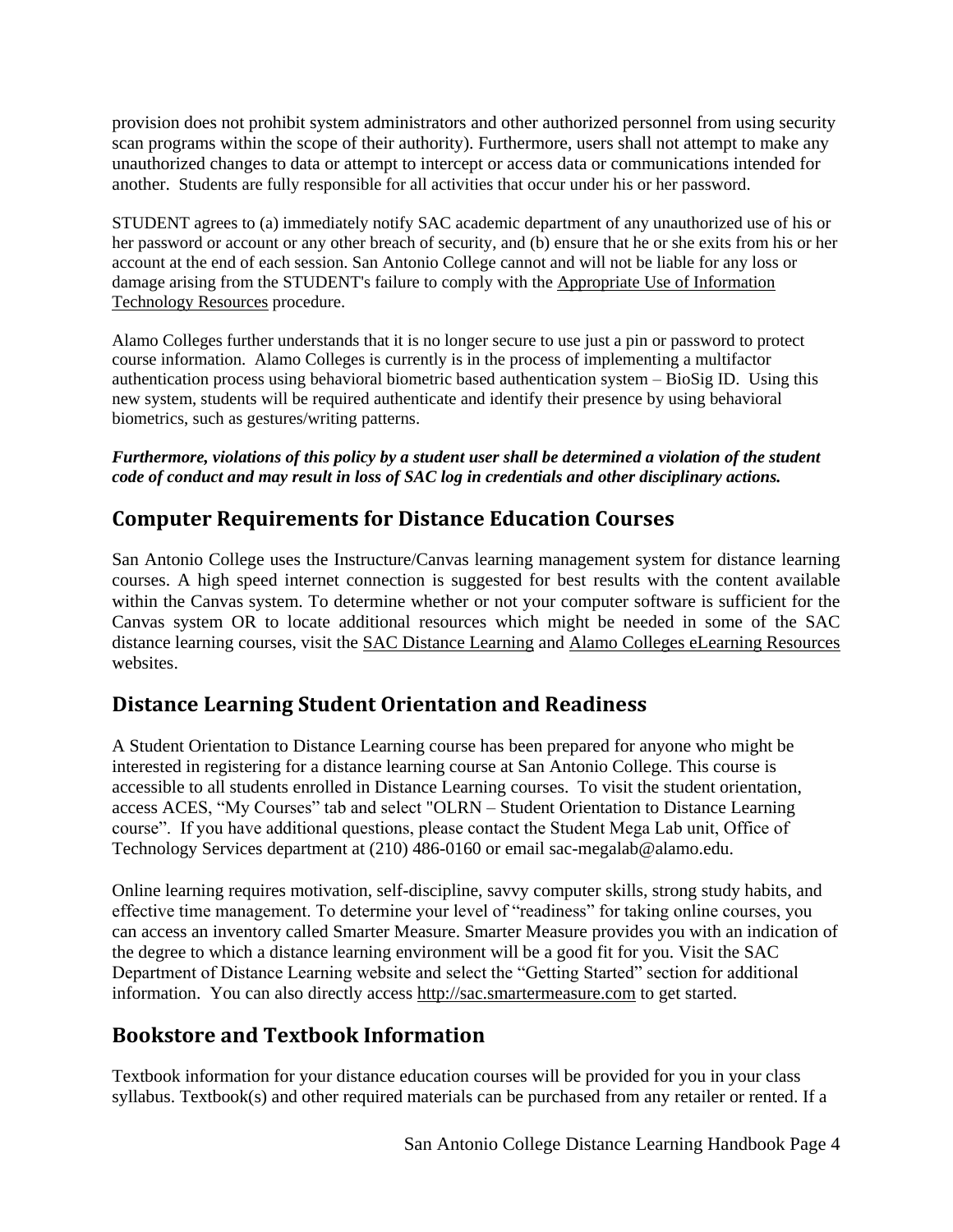book is listed, it is required. Be sure to check for the correct ISBN as listed in the syllabus. Some courses use open educational resources (OER), which will be embedded into the course materials or provided through links at no cost to you. Always consult with your professor if you are uncertain about what resources you need to purchase.

# **Complaints and Grievances**

Issues or complaints against distance learning courses or instructors will be directed through the respective departmental chain: instructor, department chair, dean, vice president of Students and Academic Success. Please consult the **SAC Catalog** for detailed instructions on the SAC grievance procedure.

## **Course Grades and Transcript Access**

Final grades for all of your SAC courses will be available to you within one week after the end of the semester through the Alamo Colleges ACES (Alamo Colleges Educational Services) Portal. Select the "Student" tab, "Web services" channel. Next select the "Student and Financial Aid" link. On the menu displayed, select "Student Record". To view the final grades, select the link that states "Final Grades". For more information access the ["How to Check Your Final Grades in ACES"](http://sacms.alamo.edu/Mediasite/Play/d45c601402744bd6a848fdfb6e9dcb541d?catalog=8add53ae-ac9b-46e9-be29-75ea4e73d570) eClip.

# **disAbility Services**

Students enrolled in distance education courses with SAC who have a documented disability are entitled to equal opportunities. Reasonable accommodations for qualified students with a diagnosed physical and/or learning disability who have been admitted to SAC and requested accommodations will be considered. For detailed information about the Disability Services that are available at SAC, visit the Guidance Services website.

# **Family Education Rights & Privacy Act of 1974 (FERPA)**

In compliance with the Texas "Open Records" Act and the Buckley Amendment (Public Law 93- 579), SAC will consider the following information to be "public or directory information" unless the individual student properly advises the registrar's office in writing that his/her name not be included or released as public information:

- Name
- Date and place of birth
- Current and permanent address
- Telephone listing
- Major and minor
- Current class schedule
- Number of hours enrolled current semester
- Classification
- Marital status
- E-mail address
- Degrees and awards received
- Dates of attendance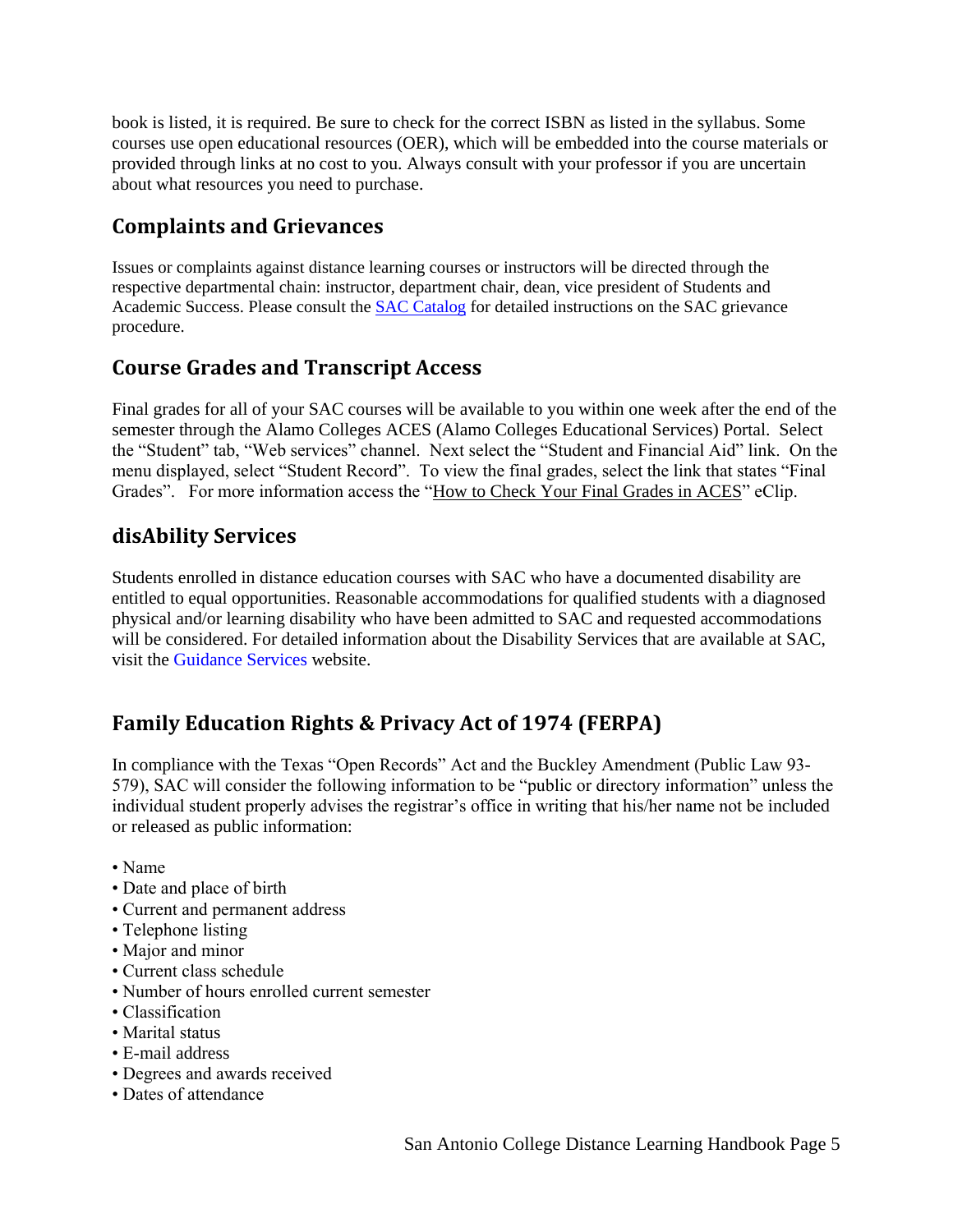- Participation in officially recognized activities and sports
- Weight and height of members of athletic teams
- All previous educational agencies or institutions attended

#### **Financial Aid <http://mysaccatalog.alamo.edu/content.php?catoid=91&navoid=3143>**

Students enrolled in distance education courses with SAC who are interested in applying for Financial Aid should begin the application process early to ensure that the process is complete prior to registration. **NOTE: The deadline to have ALL of your paperwork submitted to the SAC Financial Aid is as follows for each of the respective semesters: Fall – July 1st; Spring – November 1st; Summer – April 1st** Visit the [SAC Financial Aid](http://alamo.edu/district/financial-aid/web-directory/) webpage for specific details on how to apply for Financial Aid.

#### **Grades from <http://mysaccatalog.alamo.edu/content.php?catoid=91&navoid=3145>**

## **Grading System**

Course instructors establish grading policy in their respective syllabi. Permanent grades are recorded only at the end of each semester/session. The grades used are:

- A (excellent/exceptional performance)
- B (above average)
- C (average)
- D (below average/pass)
- $\bullet$   $\bullet$  (failure)
- $\bullet$  I (incomplete)  $*$
- $\bullet$  IP (in-progress) \*\*
- NC (non-credit)
- W (withdrawal)
- WS (withdrawal, SB 1231)
- WX (withdrawal exemption, SB 1231)
- WM (military withdrawal)
- CR (non-traditional credit only)
- AU (audit)
- $\bullet$  P (pass)
- NR (not recorded)

#### **\*Incomplete Grades**

The conditional grade of "I" may be issued to a student having a passing average on all completed coursework but for a justified reason, such as illness or death in the family or by providential hindrance, has been prevented from taking the final examination or completing other required coursework. The "I" becomes an "F" in one hundred twenty (120) calendar days from the end of the term unless the student completes the balance of the coursework with a performance grade of "D" or higher. Re-enrollment in the course will not resolve the "I."

#### **In-Progress Grades**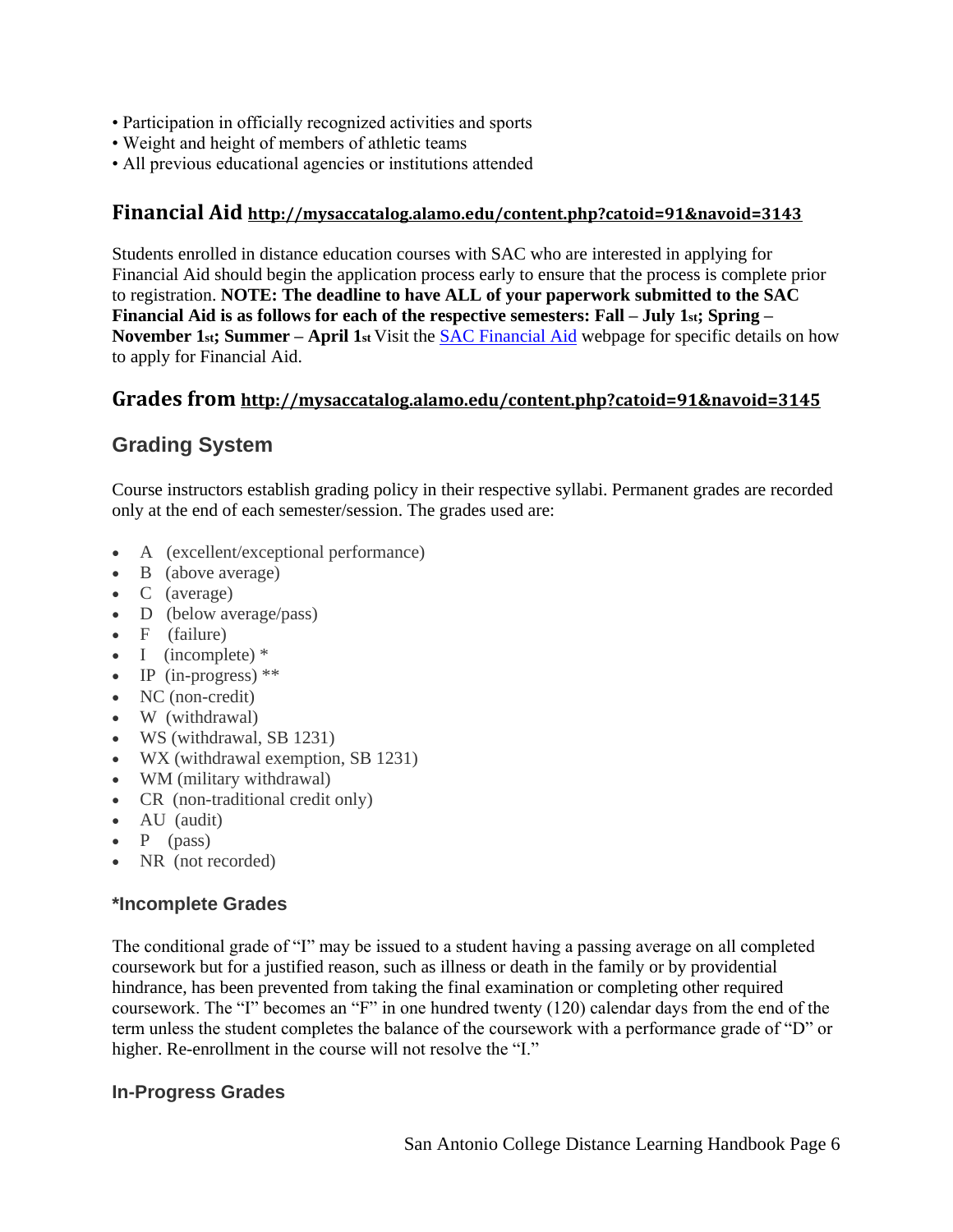A final grade of "IP" may be assigned to students in developmental courses who have not adequately mastered developmental course content during a given semester or term yet who, in the instructor's judgment, have the potential to successfully complete the coursework. Students must retake courses for which an "IP" grade has been recorded in order to have the IP replaced with a regular letter grade.

#### **Midterm Grades**

Faculty will post midterm grades to keep students informed of their progress. Midterm grades may be viewed online through [ACES.](https://aces.alamo.edu/cp/home/displaylogin) Midterm grades are for informational purposes only and not final grades of record.

#### **Grade Availability**

At the end of the term, students for whom no final grade is posted by the faculty will have a grade of NR (Not Recorded) assigned. Students should follow up with their instructor or, should the instructor not be available, the department chair regarding questions about grades.

#### **Grade Changes**

See Academic Appeals section under Grade Changes

# **Graduation from SAC**

During the final semester of your degree or certificate program with SAC, a Graduation Application must be completed and filed with the Registrar's Office in partial fulfillment of graduation requirements. Deadlines for "Application for Graduation" are published in the SAC Academic Calendar. An "Application for Graduation" can be obtained and completed within the [SAC](http://www.alamo.edu/sac/graduation/)  [Admissions site.](http://www.alamo.edu/sac/graduation/)

## **Library Resources**

Students enrolled in distance education courses with SAC are entitled to the same access to the SAC Library Resources that are available to all SAC students. Online card catalogs, research databases and video collections can be accessed at the [SAC Learning Resource Center](http://www.alamo.edu/sac/library/) website.

## **Netiquette**

Netiquette, simply defined, means etiquette on the Internet. In an online course, you will be speaking through writing both to fellow students and instructors. It is imperative to communicate well and professionally. The golden rule of netiquette in an online class or environment is, do not do or say online what you would not do or say offline.

**1. Be friendly, positive and self-reflective.** When people cannot see you, and do not know you, feelings can be hurt if you are not careful how you express yourself. Think before you write. Do not respond when you feel angry. Wait. Write it down somewhere and come back to it. When you do, you may find that you no longer feel the same way, after you have had time to reflect. If you still feel the need to be heard, then take time to reread and rewrite it in terms that are easily embraced. When you feel a critique is necessary, express yourself in a positive tone.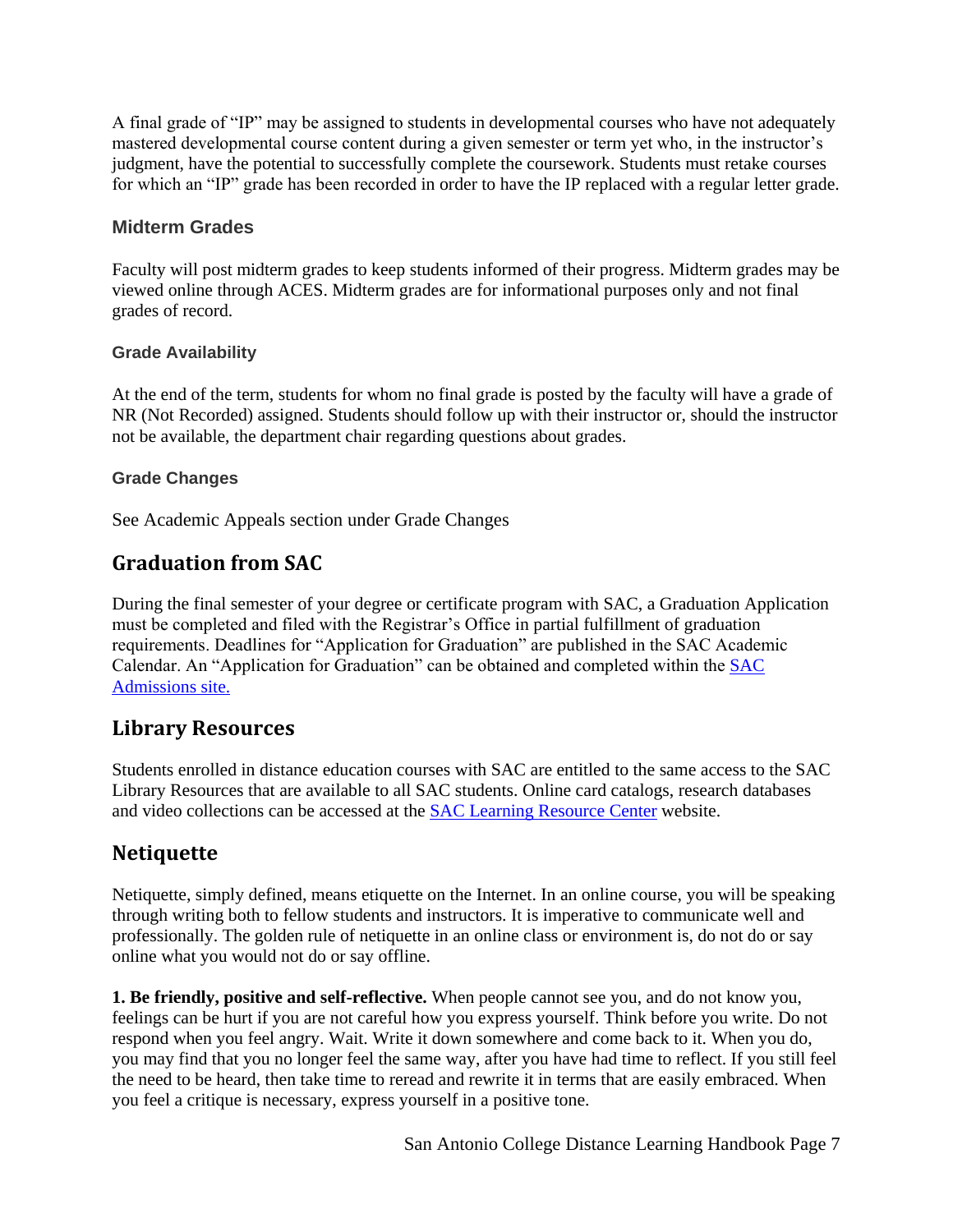**2. Use proper language and titles.** Do not use "text" slang or even profane words in an online education environments they will likely sound offensive to the reader. Leave the characters like smiley faces, and instant message abbreviations out. They may be interpreted as childish or too casual for the online education environment. Do not refer to your professor as "Doc" or by his or her first name, unless it is acceptable with him or her to do so. Do not use caps lock when writing, as it insinuates yelling. Always say please and thank you.

**3. Use effective communication.** This takes practice and thoughtful writing. Try to speak and write clearly at all times. Reread before you respond. Define and restate your words when necessary. Correct a misunderstanding right away. Be mindful of chosen words and joking.

**4. Ask for clarification.** If you are unsure of what was said, or the instructor's directions, or are trying to interpret a person's expressions, then ask again. Do not sit in silence feeling confused or offended. A simple way to do this is to say (or write), "I did not understand...", always keeping the sense of the misunderstanding on yourself.

# **Privacy of students enrolled in Distance Education Courses**

The privacy of SAC students enrolled in distance learning courses is protected in the same manner as those enrolled in traditionally delivered courses. A comprehensive system of storage has been developed which ensures that student records are accessed by authorized persons only, as outlined in the policy, and will be stored in a safe and secure manner.

# **Refund Policy**

#### *From SAC Catalog:*

Refunds for other non-standard length courses shall be made based on the Refund of Tuition table provided by the Texas Higher Education Coordinating Board (THECB). Refunds are dependent on students having paid more than the minimum required tuition and having paid their tuition in full. Students are responsible for reimbursements to companies or agencies that have financially assisted them with their tuition.

Refunds for students on the Installment Plan will be applied to the balance due, as stated in the Installment Plan Contract. All academic calendar days are considered for refund purposes, not only the days the student attends class.

No refund is possible after the designated deadline, except in extraordinary circumstances and if approved by the Alamo Colleges. **Tuition paid by a credit card will be refunded back to the credit card.**

A request may be made to the college for a refund after the end of a semester. To be considered, a request for a refund must be made within one year, the same time frame for requesting a change of grade, and must include documented proof.

Reasons for a refund after the semester has ended are as follows: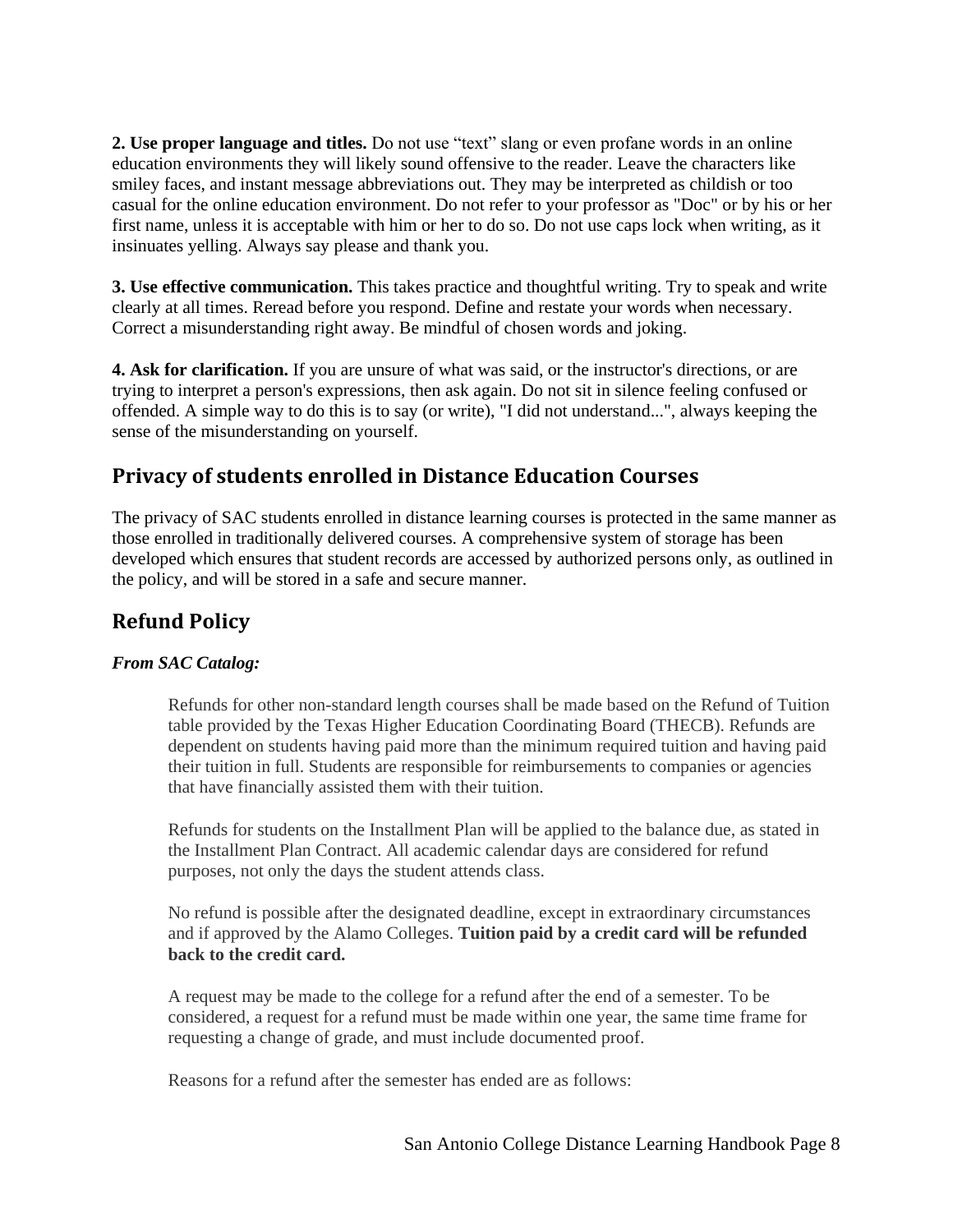- Illness and/or hospitalization (student or immediate family member)
- Death (student or immediate family member)
- Extenuating circumstances, to include institutional error, with the approval of the VPSS

Actions to be taken by the college may vary based on the policies in effect on the date of the withdrawal.

Federal regulations governing financial aid programs require Student Financial Services to put into place policies and procedures that may impact whether or not a student is eligible for a refund as described above. (See **[Financial Aid](http://mysaccatalog.alamo.edu/content.php?catoid=91&navoid=3143)**)

**NOTE:** Students are responsible for verifying mailing address; refund checks will be mailed to the address the student provides. The first disbursement checks of the Fall and Spring semesters are mailed from the Alamo Colleges' district office. After two (2) weeks in the office, refund check disbursements will be picked up in the Business Office or mailed to the address the student provides.

#### **Tuition Refund Schedule**

Students officially dropping or withdrawing from courses at the Alamo Colleges will have their tuition calculated according to the following schedules:

#### **Fall and Spring Semesters (16 Week Sessions)**

100% Prior to the first class day\* of semester 70% During class days\* one (1) through fifteen (15) 25% During class days\* sixteen (16) through twenty (20) 0 After the twentieth (20) class day\*

#### **Six Week Summer Sessions**

100% Prior to the first class day\* of semester 70% During class days\* one (1) through five (5) 25% During class days\* six (6) through seven (7) 0 After the seventh (7) class day\*

#### **Eight Week Summer Sessions and Flex Terms**

100% Prior to the first class day**\*** of the semester 70% During class days**\*** one (1) through eight (8) 25% During class days**\*** nine (9) through ten (10) 0 After the tenth (10) class day**\***

## **Open Entry/Open Exit**

100% Prior to the first class day**\*** of the semester 70% During class days**\*** one (1) through eight (8)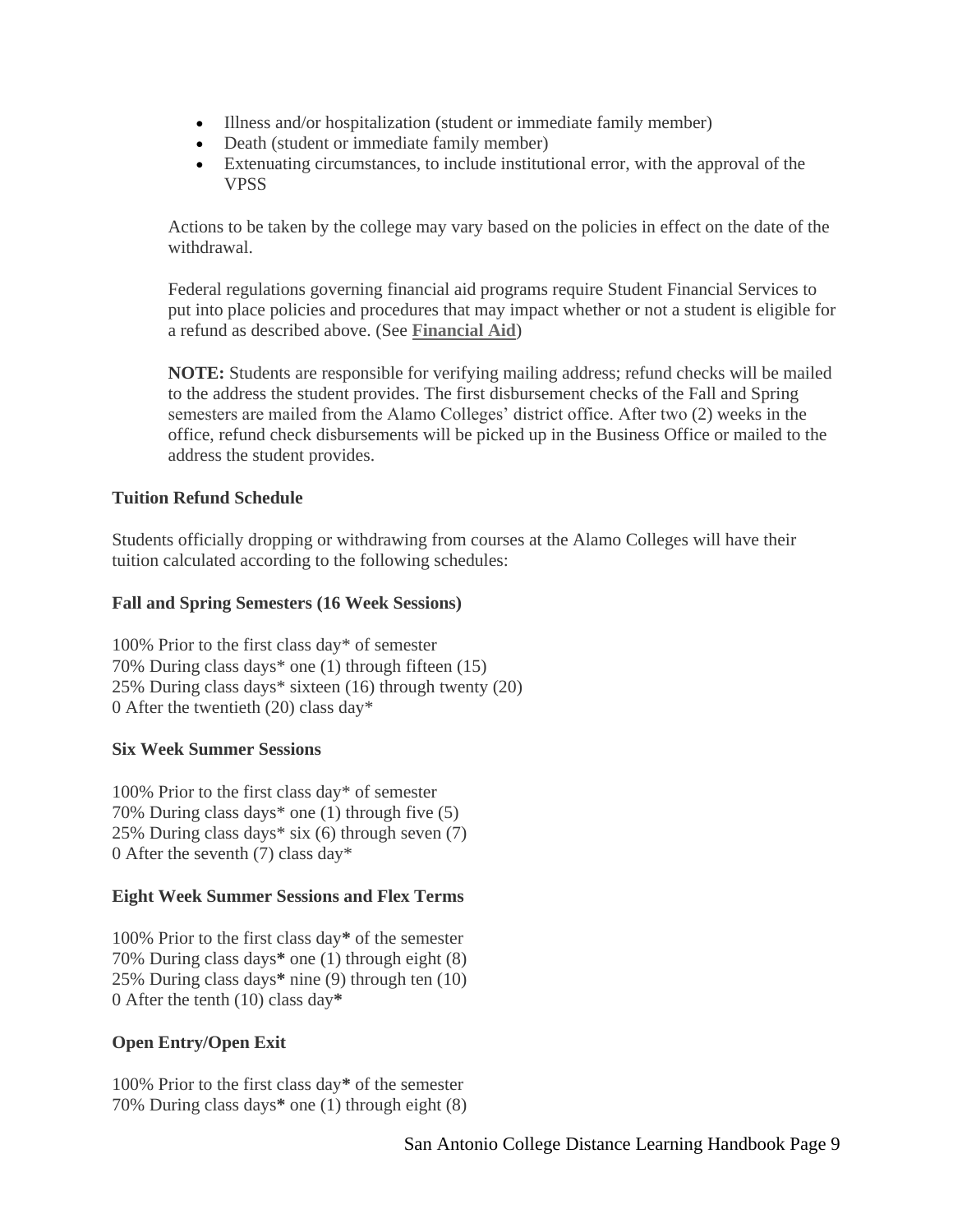25% During class days**\*** nine (9) through ten (10) 0 After the tenth (10) class day**\***

**\*** *"Class day" is the State of Texas term of art referring to the calendar days that classes generally meet, i.e., Monday-Friday.*

<http://mysaccatalog.alamo.edu/content.php?catoid=91&navoid=3141>

## **Registration for Distance Education Courses**

Registration for Distance Education courses with San Antonio College will be conducted in the same manner as for traditional, face-to-face courses. While there are scheduled "walk-in" registration sessions at the SAC campuses, students are encouraged to register ONLINE using the Alamo Colleges [ACES](http://aces.alamo.edu/) system. For additional information, visit the ["Register for Classes"](http://www.alamo.edu/sac-register-for-classes.aspx) page or the [Distance Learning FAQ](http://www.alamo.edu/mainwide.aspx?id=7888) page located on the [Distance Learning](http://www.alamo.edu/sac/DistanceLearning/) website.

# **Scholastic Dishonesty**

Scholastic dishonesty includes, but is not limited to, cheating on a test, plagiarism, and collusion. "Plagiarism" shall be defined as the appropriating, buying, receiving as a gift, or obtaining by any means another's work and the unacknowledged submission or incorporation of it in one's own written work. "Collusion" shall be defined as the unauthorized collaboration with another person in preparing written work for fulfillment of course requirements. The student who engages in cheating, plagiarism, or collusion will receive the consequence(s) outlined in the course syllabus.

# **Student Code of Conduct**

Students enrolled in distance education courses with San Antonio College are expected to abide by the SAC Code of Student Conduct, outlined in the [SAC Catalog.](http://mysaccatalog.alamo.edu/content.php?catoid=97&navoid=4160) When interacting and communicating in a distance education course with the instructor and fellow classmates, students are expected to follow all guidelines outlined in the Code of Conduct. Students who violate these policies and guidelines will be subject to disciplinary action, including but not limited to denial of access to distance learning courses, removal from the course, and/or suspension or withdrawal from San Antonio College. For tips on "netiquette" (etiquette on the internet), refer to the "Netiquette" section of this handbook.

# **Student Disciplinary Procedures**

Disciplinary action may be handled informally between the student and the vice president for student services if there is a mutual agreement to do so. This agreement will be documented in writing. If a discipline problem cannot be resolved on an informal basis, a formal disciplinary hearing may be requested. The Disciplinary Committee will hear the case as soon as administratively possible. Most commonly, the hearing will be conducted on the SAC campus. However, special arrangements may be made for distance learning students who do not reside in the SAC area. More specific details about the discipline hearing process can be obtained in the [SAC Catalog.](http://mysaccatalog.alamo.edu/)

# **Syllabus Listings**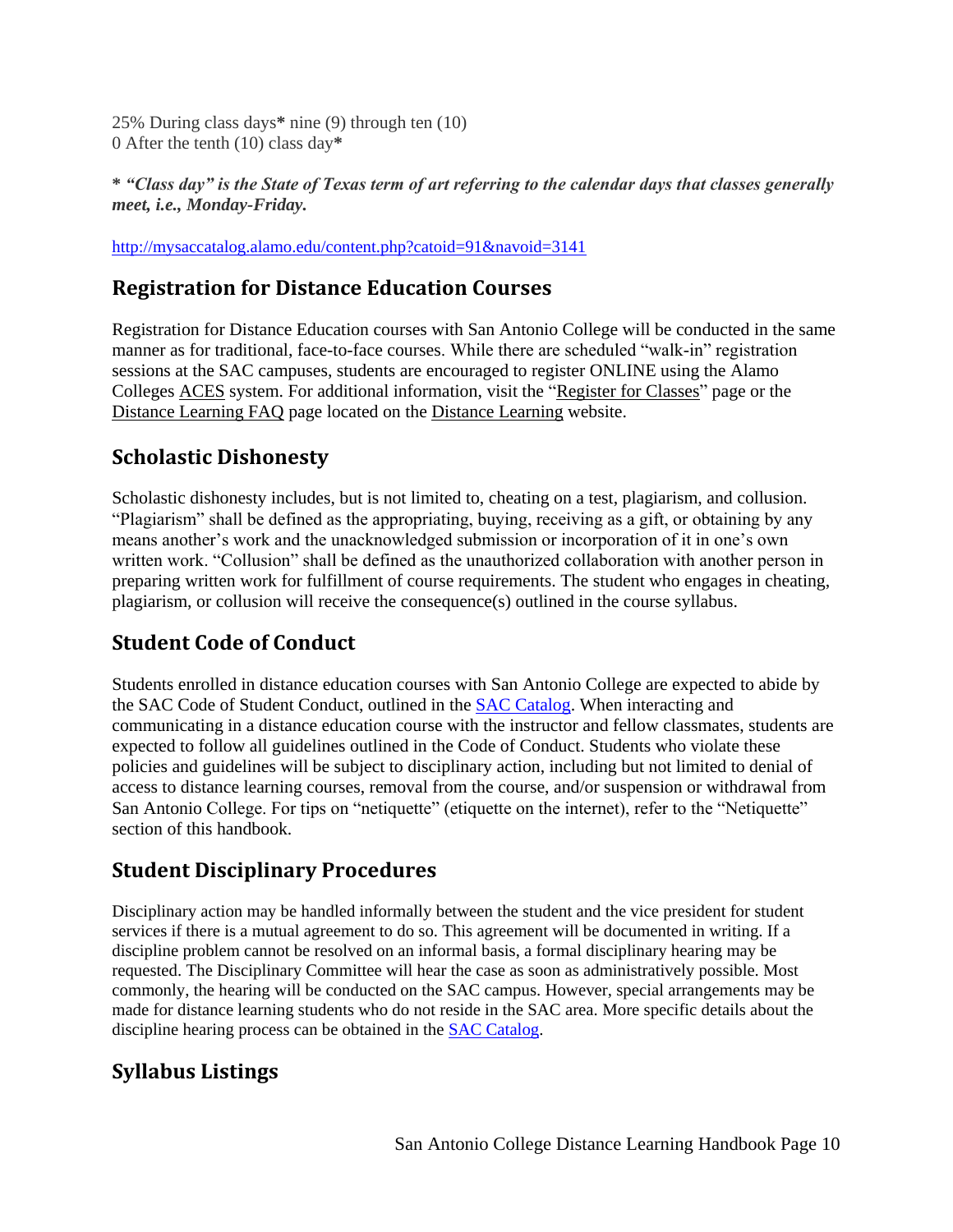To view course syllabi for every section of all SAC courses, visit the [SAC website](http://alamo.edu/sac/) and select the ["Academics"](http://alamo.edu/sac/academics/) link. On the displayed sub-menu, select [Course Syllabi](http://alamo.edu/sac/syllabus/) (eSyllabus & Concourse). Beginning Fall 2013, all course syllabi are posted under the Concourse Syllabus application. Select "Enter Concourse Syllabus" link to view a list of course syllabi. Use the "Search" option to quickly locate the desired course.

# **Proctoring Exams**

Proctoring of distance education courses may be required; please check your syllabus and contact your instructor. To take a proctored exam in the [Student Learning Assistance Center,](http://alamo.edu/sac/slac/) a student must provide the following information to staff: an official government photo ID, course name and section, name of exam to be taken, and the instructor's name. NOTE: Proctoring hours may vary; please contact the S.L.A.C at (210) 486-0165 for the current hours of operation. If you do not reside in Bexar County, proctored exams may be taken at an approved facility. Contact your professor to discuss arrangements.

# **Tutoring Services**

SAC is committed to providing academic assistance to all students enrolled in SAC courses.

Some of the locations which provide tutoring to SAC students:

| Math Lab              | 486-0240 | <b>MCCH 123</b> |
|-----------------------|----------|-----------------|
| <b>SLAC</b> Lab       | 486-0165 | MLC 707         |
| <b>Writing Center</b> | 486-1433 | GH 203          |
| The Writer's Block    | 486-1616 | GH 118          |

[The Student Learning Assistance Center](http://alamo.edu/sac/slac/) (SLAC) is located on the 7<sup>th</sup> floor of the Moody Learning Center on the SAC campus. Most SAC departments provide areas where professional tutoring by faculty and staff is available along with computer-assisted learning. Tutoring services are free. Qualified tutors are available to conduct individual and group tutoring sessions in English, math, history, government, science, general business, Spanish, economics, and accounting.

[The Writing Center](http://www.alamo.edu/sac/wctr/) offers help to students in courses which require writing. Additionally, students can receive tutoring help on resumes, scholarship essays, or other personal projects.

For SAC students who are unable to come to campus to receive the tutoring services, the [SAC Online](http://alamo.edu/main.aspx?id=5652)  [tutoring website](http://alamo.edu/main.aspx?id=5652) can provide academic assistance in a variety of subjects. Specific guidance within your online courses can also be obtained by requesting assistance from your instructor. Many instructors embed "virtual office hours" within their schedule to accommodate students who need additional assistance.

## **Withdrawal from Distance Education Courses**

Withdrawal from distance education courses with San Antonio College must be initiated by the scheduled "drop date" published in the SAC Calendar at any of the SAC Guidance Offices. **While some instructors will initiate a drop for students not "attending" or participating in their courses, it is the STUDENT'S responsibility to officially withdraw from a course OR verify that**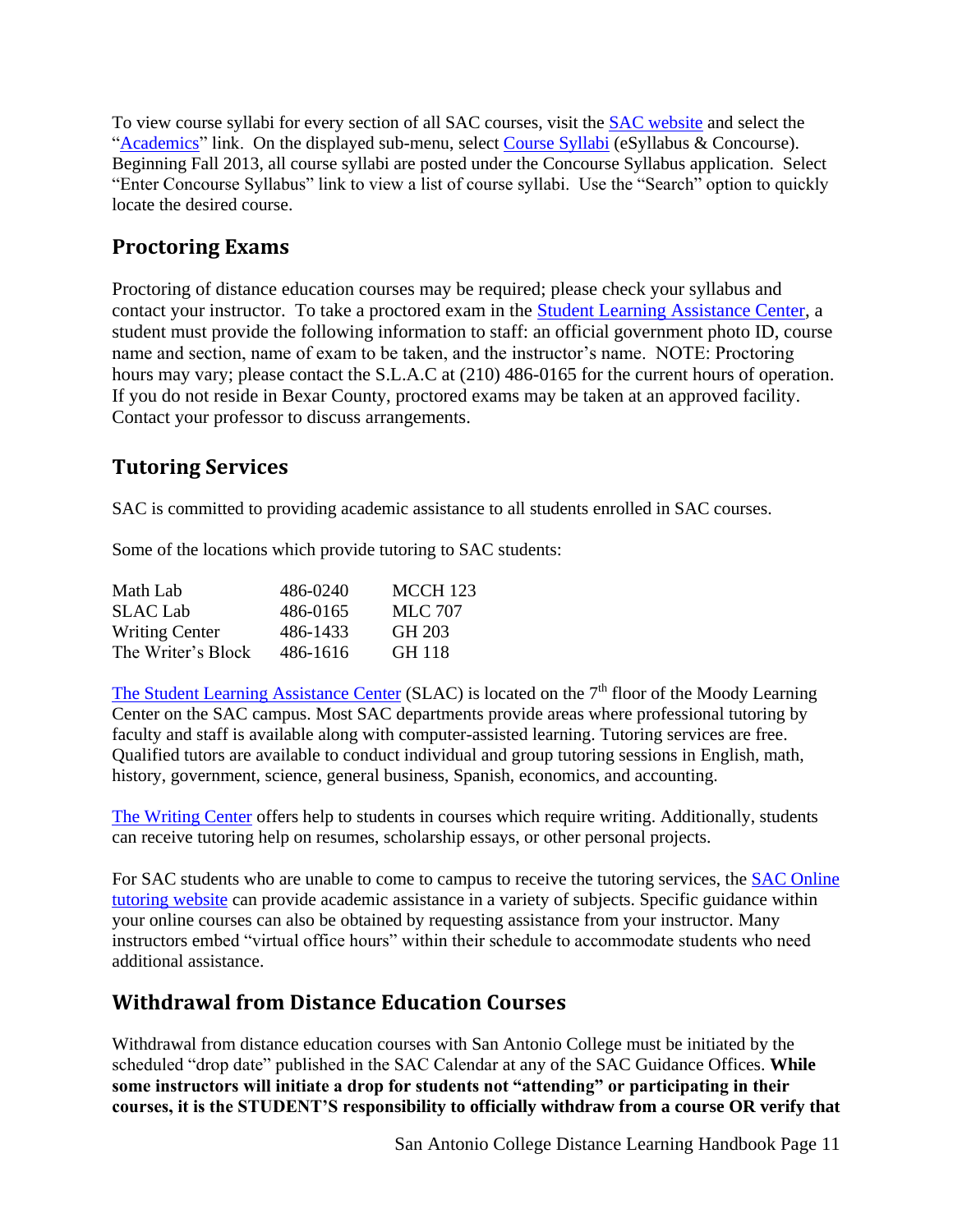**their instructor has initiated a drop on their behalf.** For specific details on how to initiate a drop, visit the [SAC Guidance Services webpage.](http://alamo.edu/sac/counseling-advising/) If you receive Financial Aid Title IV funds (Pell, FSEOG, and/or Student Loans), and you withdraw from SAC, you may owe a refund to the Department of Education. If you have received Financial Aid, please contact the [SAC Financial Aid office](http://alamo.edu/district/financial-aid/web-directory/) prior to withdrawing from any of your SAC courses.

# **eClips for Online Students**

## **ACES**

[How to Create a New Student](http://sacms.alamo.edu/Mediasite/Play/6db1c7930f634d029c83e3174a4849e41d?catalog=8add53ae-ac9b-46e9-be29-75ea4e73d570) [How to Log Into ACES](http://sacms.alamo.edu/Mediasite/Play/319c293e1b1e4435a28d6416b5c6903b1d?catalog=8add53ae-ac9b-46e9-be29-75ea4e73d570) [How to Get Your Banner ID Through ACES](http://sacms.alamo.edu/Mediasite/Play/a020a0d2c2184c05a75abbd7563d6feb1d?catalog=8add53ae-ac9b-46e9-be29-75ea4e73d570) [Academic & Personal Calendar Online](http://sacms.alamo.edu/Mediasite/Play/b8ff6d57fcc04c6384d8ee295bd1aace1d?catalog=8add53ae-ac9b-46e9-be29-75ea4e73d570) [ACES Email & ACES Personal Calendar](http://sacms.alamo.edu/Mediasite/Play/89cac5212a9a4d25a24c191febd1cb351d?catalog=8add53ae-ac9b-46e9-be29-75ea4e73d570) [How to Check Your Final Grades in ACES](http://sacms.alamo.edu/Mediasite/Play/d45c601402744bd6a848fdfb6e9dcb541d?catalog=8add53ae-ac9b-46e9-be29-75ea4e73d570)

## **Advising**

[How to Get Online Advising](http://sacms.alamo.edu/Mediasite/Play/05cb3be210324fad80e64bf3b026789a1d?catalog=8add53ae-ac9b-46e9-be29-75ea4e73d570)

#### **Canvas**

[Canvas @ Alamo Colleges](http://sacms.alamo.edu/Mediasite/Play/d521abe1ed6e4aaaa58f4fa445d052211d?catalog=8add53ae-ac9b-46e9-be29-75ea4e73d570) [How to Set Up a Canvas Course Profile](http://sacms.alamo.edu/Mediasite/Play/ba60d8478861429982f62afbae80e2331d?catalog=8add53ae-ac9b-46e9-be29-75ea4e73d570) [Canvas: How to Take Quizzes](http://sacms.alamo.edu/Mediasite/Play/e865b96a951746528290e80361374c351d?catalog=8add53ae-ac9b-46e9-be29-75ea4e73d570) [Canvas: How to Submit Assignments From the Assignment Button \( Text](http://sacms.alamo.edu/Mediasite/Play/f7777709a4784728b8afc6bf6c41048c1d?catalog=8add53ae-ac9b-46e9-be29-75ea4e73d570)  [Entry \)](http://sacms.alamo.edu/Mediasite/Play/f7777709a4784728b8afc6bf6c41048c1d?catalog=8add53ae-ac9b-46e9-be29-75ea4e73d570) [Canvas: How to Submit Assignments From a Course Module](http://sacms.alamo.edu/Mediasite/Play/1333510213344e2388ad7736a0efbe121d?catalog=8add53ae-ac9b-46e9-be29-75ea4e73d570) [Canvas: Access Your Canvas Course](http://sacms.alamo.edu/Mediasite/Play/8f803be5a27849c78176fecf2f4aec971d?catalog=8add53ae-ac9b-46e9-be29-75ea4e73d570) [Canvas: How to View Grades in Canvas](http://sacms.alamo.edu/Mediasite/Play/8452f88208ef499eb50efed089ac5a0b1d?catalog=8add53ae-ac9b-46e9-be29-75ea4e73d570) [Canvas: How to Submit Assignments From the Assignment Button \( File](http://sacms.alamo.edu/Mediasite/Play/714358f8a9de413180d468eeec12f3831d?catalog=8add53ae-ac9b-46e9-be29-75ea4e73d570)  [Upload \)](http://sacms.alamo.edu/Mediasite/Play/714358f8a9de413180d468eeec12f3831d?catalog=8add53ae-ac9b-46e9-be29-75ea4e73d570) [Canvas: Tips For Students](http://sacms.alamo.edu/Mediasite/Play/e5f10e871dd5459dab3b85675ba46baf1d?catalog=8add53ae-ac9b-46e9-be29-75ea4e73d570)

## **Computer Management**

[How to Disable the Pop-Up Blocker](http://sacms.alamo.edu/Mediasite/Play/6f6f9451904d439890baa0d580e9583e1d?catalog=8add53ae-ac9b-46e9-be29-75ea4e73d570) [How to Defragment your Computer](http://sacms.alamo.edu/Mediasite/Play/9ad6288d3509481c98369d5032b7b4fc1d?catalog=8add53ae-ac9b-46e9-be29-75ea4e73d570) [How to Use Disk Utilities to Clean Up Your Windows OS](http://sacms.alamo.edu/Mediasite/Play/a21f966a74854fe39b9a5a0baf3aeb9c1d?catalog=8add53ae-ac9b-46e9-be29-75ea4e73d570) [How to Clear Your Web Browser History, Cookies, and Temporary Files](http://sacms.alamo.edu/Mediasite/Play/621f888780c94091b0af9c7cbc4c72cf1d?catalog=8add53ae-ac9b-46e9-be29-75ea4e73d570)

## **Continuing Education**

[How to Create a Continuing Education Profile](http://sacms.alamo.edu/Mediasite/Play/2ba938feba0142d184d3cee476da01551d?catalog=8add53ae-ac9b-46e9-be29-75ea4e73d570)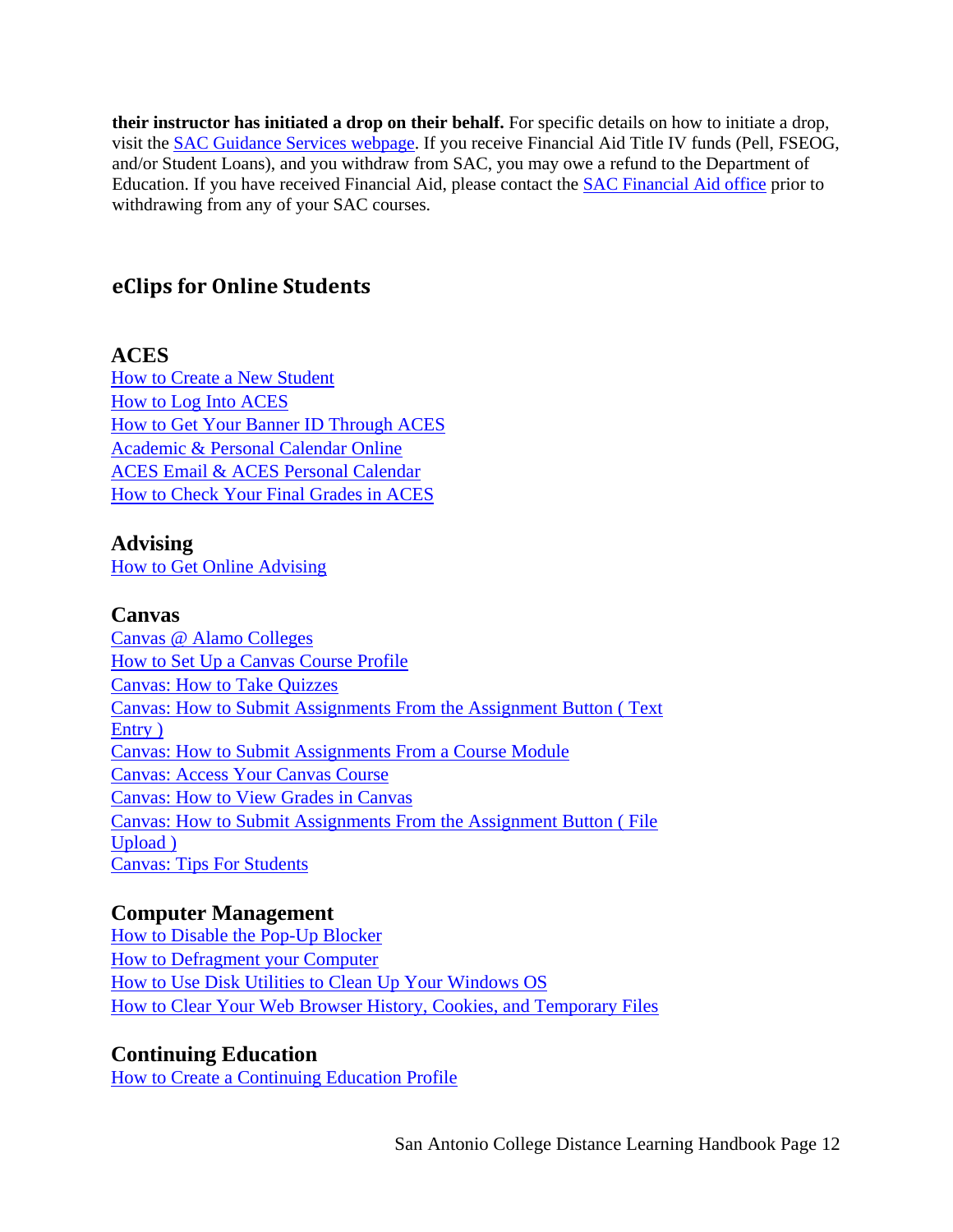## **Distance Learning Readiness**

[How to Access Smarter Measure](http://sacms.alamo.edu/Mediasite/Play/8e9ad9732ddc440fb5b1d828d9df0bbe1d?catalog=8add53ae-ac9b-46e9-be29-75ea4e73d570) [How to Access Online Library Resources From Home](http://sacms.alamo.edu/Mediasite/Play/f463474c91e74b229619367bd114fcf61d?catalog=8add53ae-ac9b-46e9-be29-75ea4e73d570) [How to Get Online Advising](http://sacms.alamo.edu/Mediasite/Play/05cb3be210324fad80e64bf3b026789a1d?catalog=8add53ae-ac9b-46e9-be29-75ea4e73d570) [How to get Online Tutoring Through the Writing Center](http://sacms.alamo.edu/Mediasite/Play/1500cd3a82ee408da066295f5f1155051d?catalog=8add53ae-ac9b-46e9-be29-75ea4e73d570)

## **eSyllabus**

[How to View Your Course eSyllabus](http://sacms.alamo.edu/Mediasite/Play/914c1f2e90d24eaa912e36fb86b441531d?catalog=8add53ae-ac9b-46e9-be29-75ea4e73d570)

## **Financial Aid**

[How to Access Your Financial Aid and Personal Information](http://sacms.alamo.edu/Mediasite/Play/053ca7a61fd745b888ea6f24bd3413d11d?catalog=8add53ae-ac9b-46e9-be29-75ea4e73d570) [How To Look Up Your Account Summary By Term](http://sacms.alamo.edu/Mediasite/Play/f1f1c3fa66bc49ad8141b1a4465adfc71d?catalog=8add53ae-ac9b-46e9-be29-75ea4e73d570) [How to Set Up an Installment Plan](http://sacms.alamo.edu/Mediasite/Play/41853bdc3f674143b5926632838797151d?catalog=8add53ae-ac9b-46e9-be29-75ea4e73d570) [How to Verify the Status of a Refund](http://sacms.alamo.edu/Mediasite/Play/917113cfc7414b6394047185f3db71c71d?catalog=8add53ae-ac9b-46e9-be29-75ea4e73d570)

## **Help & Service Desks**

[Service Desk & Help Desk](http://sacms.alamo.edu/Mediasite/Play/4e0ad837d05a419a87bf3ef99dc20ede1d?catalog=8add53ae-ac9b-46e9-be29-75ea4e73d570)

## **Library**

[How to Access Online Library Resources From Home](http://sacms.alamo.edu/Mediasite/Play/f463474c91e74b229619367bd114fcf61d?catalog=8add53ae-ac9b-46e9-be29-75ea4e73d570)

## **Printing**

[How to Purchase and Use a GoPrint Card](http://sacms.alamo.edu/Mediasite/Play/6d78b5113718484cb442a61d92b6a4b71d?catalog=8add53ae-ac9b-46e9-be29-75ea4e73d570) [How to Access GoPrint Online](http://sacms.alamo.edu/Mediasite/Play/d807f5c59a504f4489cb25db8c6cc8821d?catalog=8add53ae-ac9b-46e9-be29-75ea4e73d570)

## **Registration**

[How to Access the ACES Portal System and Look Up Courses](http://sacms.alamo.edu/Mediasite/Play/58978e7cd94544e6b0b4eb2d1eaff10b1d?catalog=8add53ae-ac9b-46e9-be29-75ea4e73d570) [How to Register Online](http://sacms.alamo.edu/Mediasite/Play/3dbe6800f21741cd805934ca020d77ff1d?catalog=8add53ae-ac9b-46e9-be29-75ea4e73d570) [How to Drop Classes](http://sacms.alamo.edu/Mediasite/Play/cbe66202a80a4146bc578806da5e0d7b1d?catalog=8add53ae-ac9b-46e9-be29-75ea4e73d570) [How to View Holds on Your Account](http://sacms.alamo.edu/Mediasite/Play/7358d359334a40b6991a05abe1f56a381d?catalog=8add53ae-ac9b-46e9-be29-75ea4e73d570)

**Virtual Tours of Walk-in Assistance** [Virtual Tour -](http://sacms.alamo.edu/Mediasite/Play/57f20c60fd6b49f08d927a6354eebef21d?catalog=8add53ae-ac9b-46e9-be29-75ea4e73d570) Mega Lab Virtual Tour - [OTS Service Center](http://sacms.alamo.edu/Mediasite/Play/0eaa37da2a314ffb994633511fb34ef81d?catalog=8add53ae-ac9b-46e9-be29-75ea4e73d570)

## **Wireless Access** [How to Logon to SAC Wi-Fi](http://sacms.alamo.edu/Mediasite/Play/23a8e187b38e4f9e818daafc8316d9161d?catalog=8add53ae-ac9b-46e9-be29-75ea4e73d570)

**Writing Center** [How to get Online Tutoring Through the Writing Center](http://sacms.alamo.edu/Mediasite/Play/1500cd3a82ee408da066295f5f1155051d?catalog=8add53ae-ac9b-46e9-be29-75ea4e73d570)